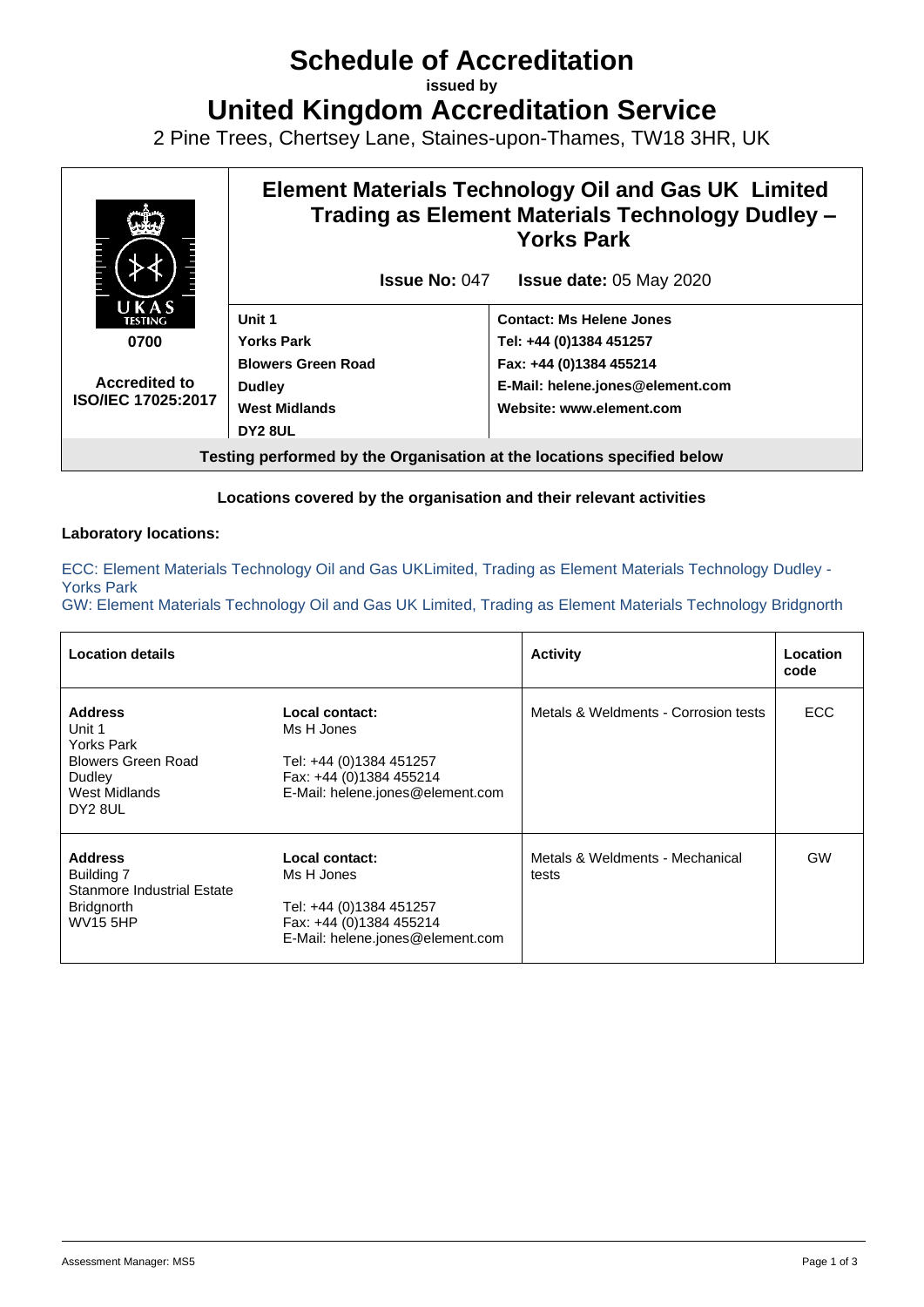

### **Schedule of Accreditation issued by United Kingdom Accreditation Service**

2 Pine Trees, Chertsey Lane, Staines-upon-Thames, TW18 3HR, UK

### **Element Materials Technology Oil and Gas UKLimited Trading as Element Materials Technology Dudley – Yorks Park**

**Issue No:** 047 **Issue date:** 05 May 2020

**Testing performed by the Organisation at the locations specified**

### DETAIL OF ACCREDITATION

| Materials/Products tested                   | Type of test/Properties<br>measured/Range of<br>measurement | Standard specifications/<br>Equipment/Techniques used                                                                                                                        | Location<br>Code |
|---------------------------------------------|-------------------------------------------------------------|------------------------------------------------------------------------------------------------------------------------------------------------------------------------------|------------------|
| METALS, ALLOYS and<br><b>METAL PRODUCTS</b> | <b>Corrosion Tests</b>                                      |                                                                                                                                                                              |                  |
| <b>Stainless steels</b>                     | Susceptibility to inter-granular<br>corrosion               | BS EN ISO 3651-2:1998<br><b>ASTM A262-15</b><br>Practices A, B, C and E                                                                                                      | <b>ECC</b>       |
|                                             | Pitting and crevice corrosion                               | ASTM G48-11 (2015)<br>ASTM A923-14 Method C<br>Documented In-House Method<br>EX-OG-OP-CO-X-MD26656                                                                           | <b>ECC</b>       |
| Nickel base alloys                          | Susceptibility to inter-granular<br>corrosion               | ASTM G28-02 (2015)                                                                                                                                                           | <b>ECC</b>       |
| Iron, Steels and other ferrous<br>metals    | Hydrogen induced cracking<br>(HIC)                          | NACE TM0284-2016<br>Documented In-House Method<br>EX-OG-OP-CO-DU-MD26783                                                                                                     | <b>ECC</b>       |
|                                             | Sulphide stress-corrosion<br>cracking (SSCC)                | NACE TM0177-2016<br>NACE TMO316-2016<br>Methods A, B and C<br>Documented In-House Methods<br>EX-OG-OP-CO-DU-MD26601<br>EX-OG-OP-CO-DU-MD26583<br>EX-G-OP-CO-X-MD26814        | ECC              |
| All alloys mentioned above                  | Evaluation and examination of<br>pitting corrosion          | ASTM G46-94(2018)                                                                                                                                                            | <b>ECC</b>       |
| PIPES - various alloys                      | Full ring ovalisation                                       | BS 8701:2016<br>OTI95 635 (Excluding<br>Non-destructive tests)<br>Documented In-House Methods:<br>EX-OG-OP-CO-DU-MD27649<br>and<br>E-E-OP-EE-CO-DU-MD-<br><b>ML/COR12/02</b> | <b>ECC</b>       |